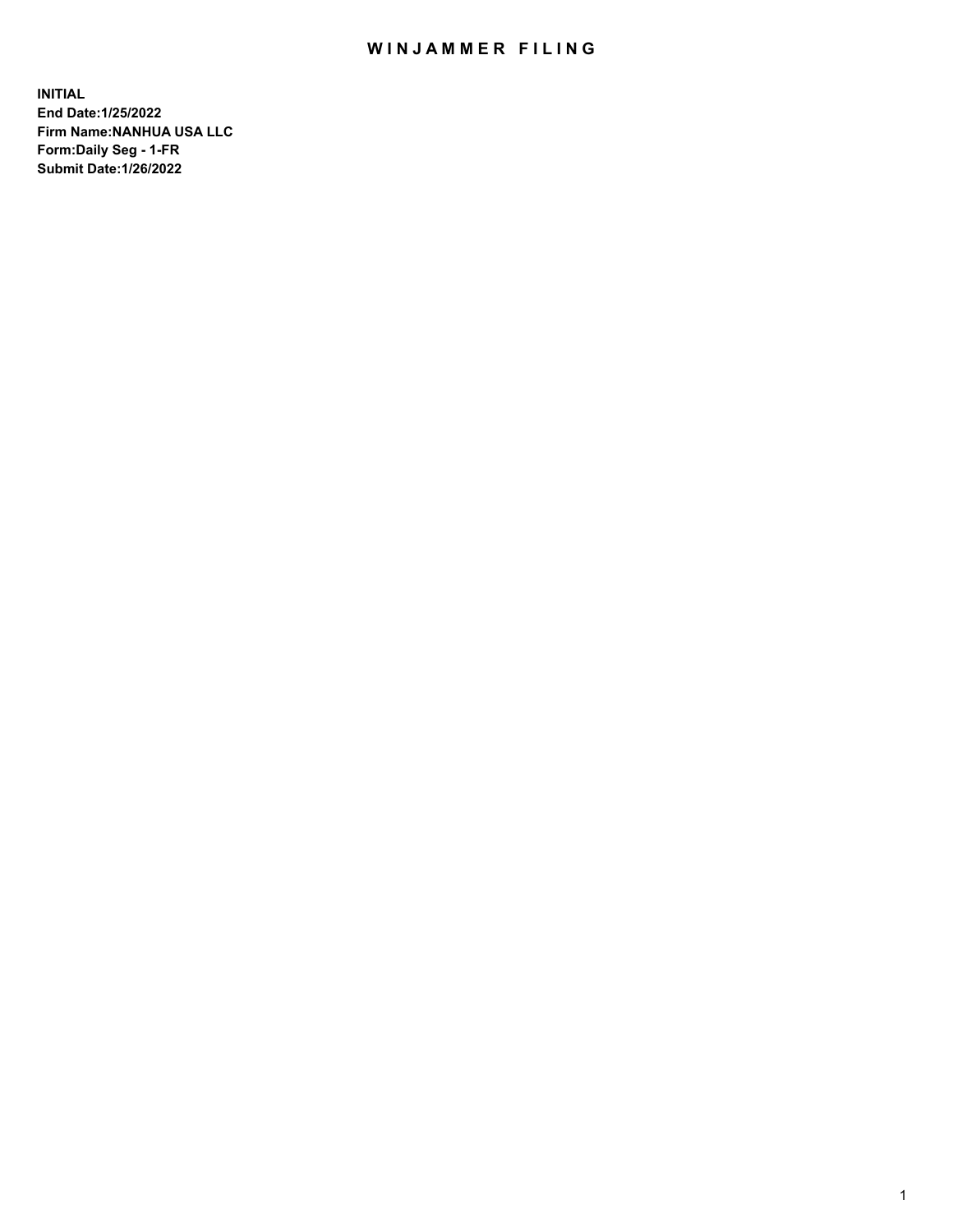## **INITIAL End Date:1/25/2022 Firm Name:NANHUA USA LLC Form:Daily Seg - 1-FR Submit Date:1/26/2022 Daily Segregation - Cover Page**

Name of Company **NANHUA USA LLC** [0010] Contact Name **Tracy Yuan** [0040] Contact Phone Number **+1 (312) 526-3930** [0060] Contact Email Address **tracy.yuan@nanhua-usa.com** [0065] FCM's Customer Segregated Funds Residual Interest Target (choose one): a. Minimum dollar amount: ; or **3,500,000** [8930] b. Minimum percentage of customer segregated funds required:% ; or **0** [8940] c. Dollar amount range between:and; or **0** [8950] **0** [8951] d. Percentage range of customer segregated funds required between:% and%. **0** [8960] **0** [8961] FCM's Customer Secured Amount Funds Residual Interest Target (choose one): a. Minimum dollar amount: ; or **100,000** [8970] b. Minimum percentage of customer secured funds required:% ; or **0** [8980] c. Dollar amount range between:and; or **0** [8990] **0** [8991] d. Percentage range of customer secured funds required between:% and%. **0** [9000] **0** [9001] FCM's Cleared Swaps Customer Collateral Residual Interest Target (choose one): a. Minimum dollar amount: ; or **0** [9010] b. Minimum percentage of cleared swaps customer collateral required:% ; or **0** [9020] c. Dollar amount range between:and; or **0** [9030] **0** [9031] d. Percentage range of cleared swaps customer collateral required between:% and%. **0** [9040] **0** [9041]

Attach supporting documents CH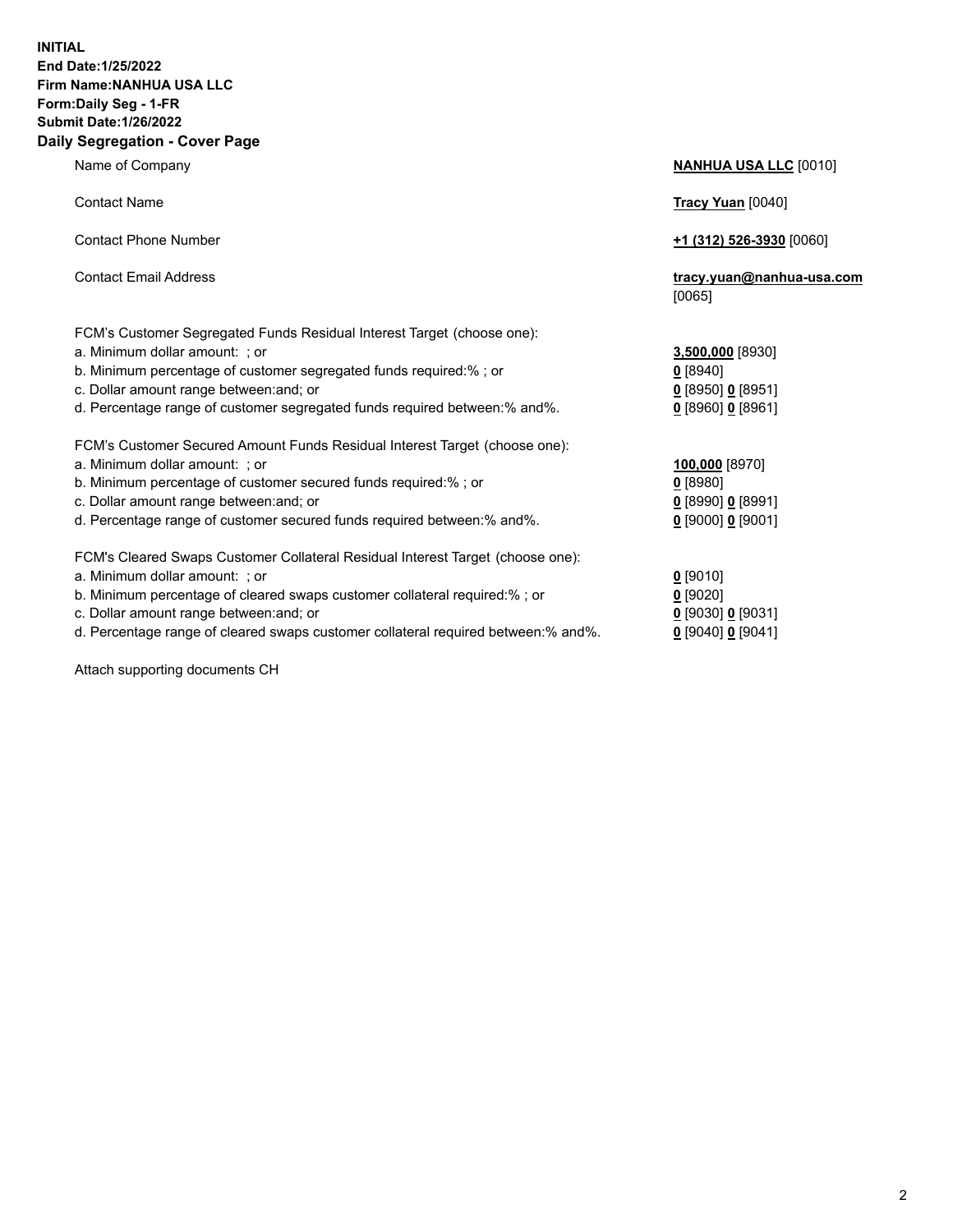**INITIAL End Date:1/25/2022 Firm Name:NANHUA USA LLC Form:Daily Seg - 1-FR Submit Date:1/26/2022**

### **Daily Segregation - Secured Amounts** Foreign Futures and Foreign Options Secured Amounts Amount required to be set aside pursuant to law, rule or regulation of a foreign government or a rule of a self-regulatory organization authorized thereunder **0** [5605] 1. Net ledger balance - Foreign Futures and Foreign Option Trading - All Customers A. Cash **333,572** [5615] B. Securities (at market) **0** [5617] 2. Net unrealized profit (loss) in open futures contracts traded on a foreign board of trade **-1,830** [5625] 3. Exchange traded options A. Market value of open option contracts purchased on a foreign board of trade **0** [5635] B. Market value of open contracts granted (sold) on a foreign board of trade **0** [5637] 4. Net equity (deficit) (add lines 1. 2. and 3.) **331,742** [5645] 5. Account liquidating to a deficit and account with a debit balances - gross amount **0** [5651] Less: amount offset by customer owned securities **0** [5652] **0** [5654] 6 Amount required to be set aside as the secured amount - Net Liquidating Equity Method (add lines 4 and 5) **331,742** [5655] 7. Greater of amount required to be set aside pursuant to foreign jurisdiction (above) or line 6. **331,742** [5660] FUNDS DEPOSITED IN SEPARATE REGULATION 30.7 ACCOUNTS 1. Cash in Banks A. Banks located in the United States **644,509** [5700] B. Other banks qualified under Regulation 30.7 **0** [5720] **644,509** [5730] 2. Securities A. In safekeeping with banks located in the United States **0** [5740] B. In safekeeping with other banks qualified under Regulation 30.7 **0** [5760] **0** [5770] 3. Equities with registered futures commission merchants A. Cash **0** [5780] B. Securities **0** [5790] C. Unrealized gain (loss) on open futures contracts **0** [5800] D. Value of long option contracts **0** [5810] E. Value of short option contracts **0** [5815] **0** [5820] 4. Amounts held by clearing organizations of foreign boards of trade A. Cash **0** [5840] B. Securities **0** [5850] C. Amount due to (from) clearing organization - daily variation **0** [5860] D. Value of long option contracts **0** [5870] E. Value of short option contracts **0** [5875] **0** [5880] 5. Amounts held by member of foreign boards of trade A. Cash **44,036** [5900] B. Securities **0** [5910] C. Unrealized gain (loss) on open futures contracts **-1,830** [5920] D. Value of long option contracts **0** [5930] E. Value of short option contracts **0** [5935] **42,206** [5940] 6. Amounts with other depositories designated by a foreign board of trade **0** [5960] 7. Segregated funds on hand **0** [5965] 8. Total funds in separate section 30.7 accounts **686,715** [5970] 9. Excess (deficiency) Set Aside for Secured Amount (subtract line 7 Secured Statement Page 1 from Line 8) **354,973** [5680] 10. Management Target Amount for Excess funds in separate section 30.7 accounts **100,000** [5980]

11. Excess (deficiency) funds in separate 30.7 accounts over (under) Management Target **254,973** [5985]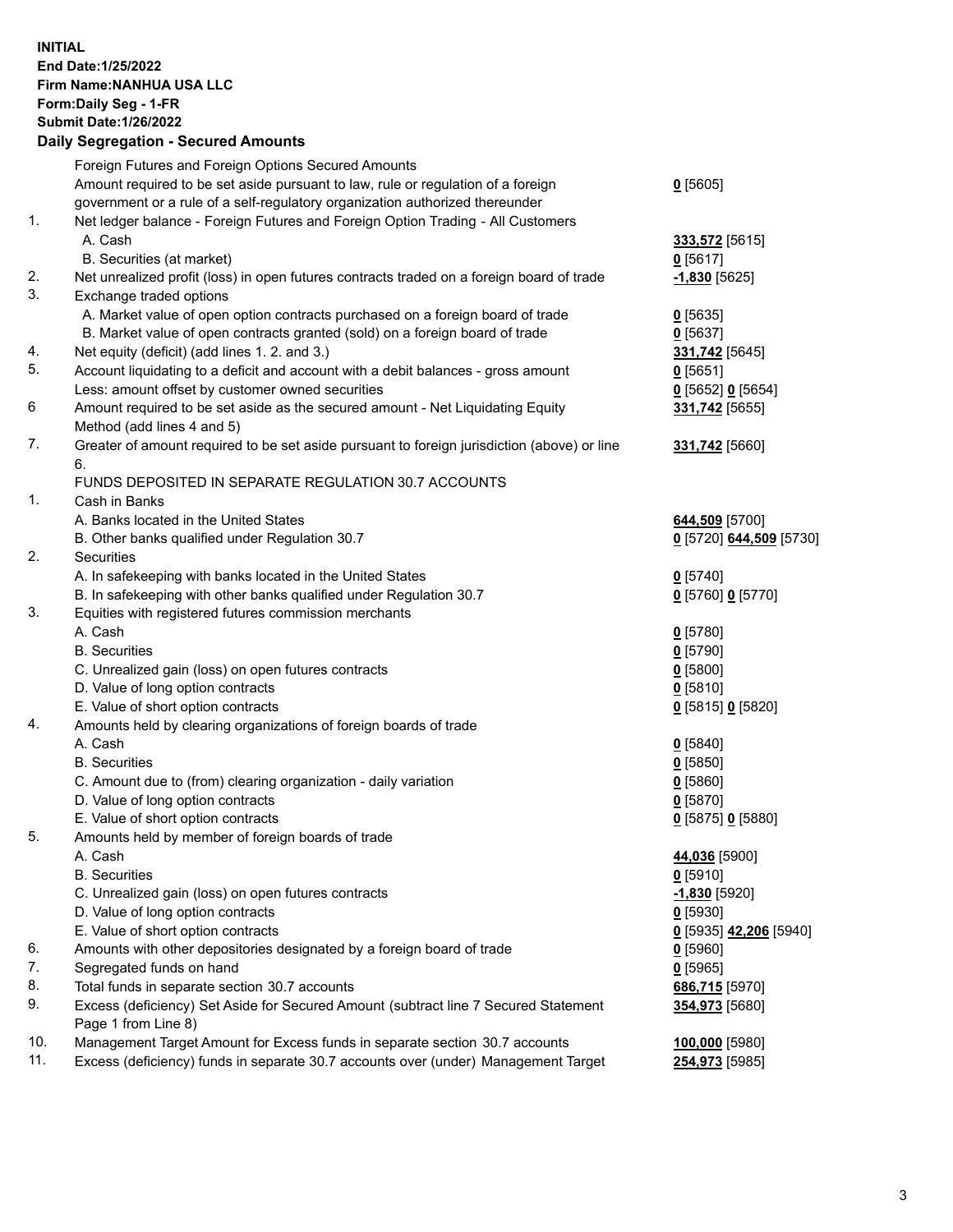| <b>INITIAL</b><br>End Date: 1/25/2022<br>Firm Name: NANHUA USA LLC<br>Form: Daily Seg - 1-FR<br><b>Submit Date: 1/26/2022</b><br>Daily Segregation - Segregation Statement |                                                                                                                                                              |                    |  |
|----------------------------------------------------------------------------------------------------------------------------------------------------------------------------|--------------------------------------------------------------------------------------------------------------------------------------------------------------|--------------------|--|
|                                                                                                                                                                            | SEGREGATION REQUIREMENTS (Section 4d(2) of the CEAct)                                                                                                        |                    |  |
| 1.                                                                                                                                                                         | Net ledger balance                                                                                                                                           |                    |  |
|                                                                                                                                                                            | A. Cash                                                                                                                                                      | 170,700,056 [5000] |  |
|                                                                                                                                                                            | B. Securities (at market)                                                                                                                                    | $0$ [5010]         |  |
| 2.                                                                                                                                                                         | Net unrealized profit (loss) in open futures contracts traded on a contract market                                                                           | -25,439,428 [5020] |  |
| 3.                                                                                                                                                                         | Exchange traded options                                                                                                                                      |                    |  |
|                                                                                                                                                                            | A. Market value of open option contracts purchased on a contract market                                                                                      | 1,510,668 [5030]   |  |
|                                                                                                                                                                            | B. Market value of open option contracts granted (sold) on a contract market                                                                                 | -2,894,386 [5040]  |  |
| 4.                                                                                                                                                                         | Net Equity (deficit) (add lines 1, 2, and 3)                                                                                                                 | 143,876,910 [5050] |  |
| 5.                                                                                                                                                                         | Accounts liquidating to a deficit and accounts with                                                                                                          |                    |  |
|                                                                                                                                                                            | debit balances - gross amount                                                                                                                                | $0$ [5060]         |  |
|                                                                                                                                                                            | Less: amount offset by customer owned securities                                                                                                             | 0 [5070] 0 [5080]  |  |
| 6.                                                                                                                                                                         | Amount required to be segregated (add lines 4 and 5)                                                                                                         | 143,876,910 [5090] |  |
| 7.                                                                                                                                                                         | FUNDS IN SEGREGATED ACCOUNTS                                                                                                                                 |                    |  |
|                                                                                                                                                                            | Deposited in segregated funds bank accounts<br>A. Cash                                                                                                       |                    |  |
|                                                                                                                                                                            |                                                                                                                                                              | 14,631,980 [5100]  |  |
|                                                                                                                                                                            | B. Securities representing investment of customers' funds (at market)<br>C. Securities held for particular customers or option customers in lieu of cash (at | $0$ [5110]         |  |
|                                                                                                                                                                            | market)                                                                                                                                                      | $0$ [5120]         |  |
| 8.                                                                                                                                                                         | Margins on deposit with derivatives clearing organizations of contract markets                                                                               |                    |  |
|                                                                                                                                                                            | A. Cash                                                                                                                                                      | 145,869,832 [5130] |  |
|                                                                                                                                                                            | B. Securities representing investment of customers' funds (at market)                                                                                        | $0$ [5140]         |  |
|                                                                                                                                                                            | C. Securities held for particular customers or option customers in lieu of cash (at                                                                          | $0$ [5150]         |  |
|                                                                                                                                                                            | market)                                                                                                                                                      |                    |  |
| 9.                                                                                                                                                                         | Net settlement from (to) derivatives clearing organizations of contract markets                                                                              | -851,054 [5160]    |  |
| 10.                                                                                                                                                                        | Exchange traded options                                                                                                                                      |                    |  |
|                                                                                                                                                                            | A. Value of open long option contracts                                                                                                                       | 1,510,668 [5170]   |  |
|                                                                                                                                                                            | B. Value of open short option contracts                                                                                                                      | -2,894,386 [5180]  |  |
| 11.                                                                                                                                                                        | Net equities with other FCMs                                                                                                                                 |                    |  |
|                                                                                                                                                                            | A. Net liquidating equity                                                                                                                                    | $0$ [5190]         |  |
|                                                                                                                                                                            | B. Securities representing investment of customers' funds (at market)                                                                                        | $0$ [5200]         |  |
|                                                                                                                                                                            | C. Securities held for particular customers or option customers in lieu of cash (at                                                                          | $0$ [5210]         |  |
|                                                                                                                                                                            | market)                                                                                                                                                      |                    |  |
| 12.                                                                                                                                                                        | Segregated funds on hand                                                                                                                                     | $0$ [5215]         |  |
| 13.                                                                                                                                                                        | Total amount in segregation (add lines 7 through 12)                                                                                                         | 158,267,040 [5220] |  |
| 14.                                                                                                                                                                        | Excess (deficiency) funds in segregation (subtract line 6 from line 13)                                                                                      | 14,390,130 [5230]  |  |
| 15.                                                                                                                                                                        | Management Target Amount for Excess funds in segregation                                                                                                     | 3,500,000 [5240]   |  |
| 16.                                                                                                                                                                        | Excess (deficiency) funds in segregation over (under) Management Target Amount                                                                               | 10,890,130 [5250]  |  |
|                                                                                                                                                                            | <b>Excess</b>                                                                                                                                                |                    |  |